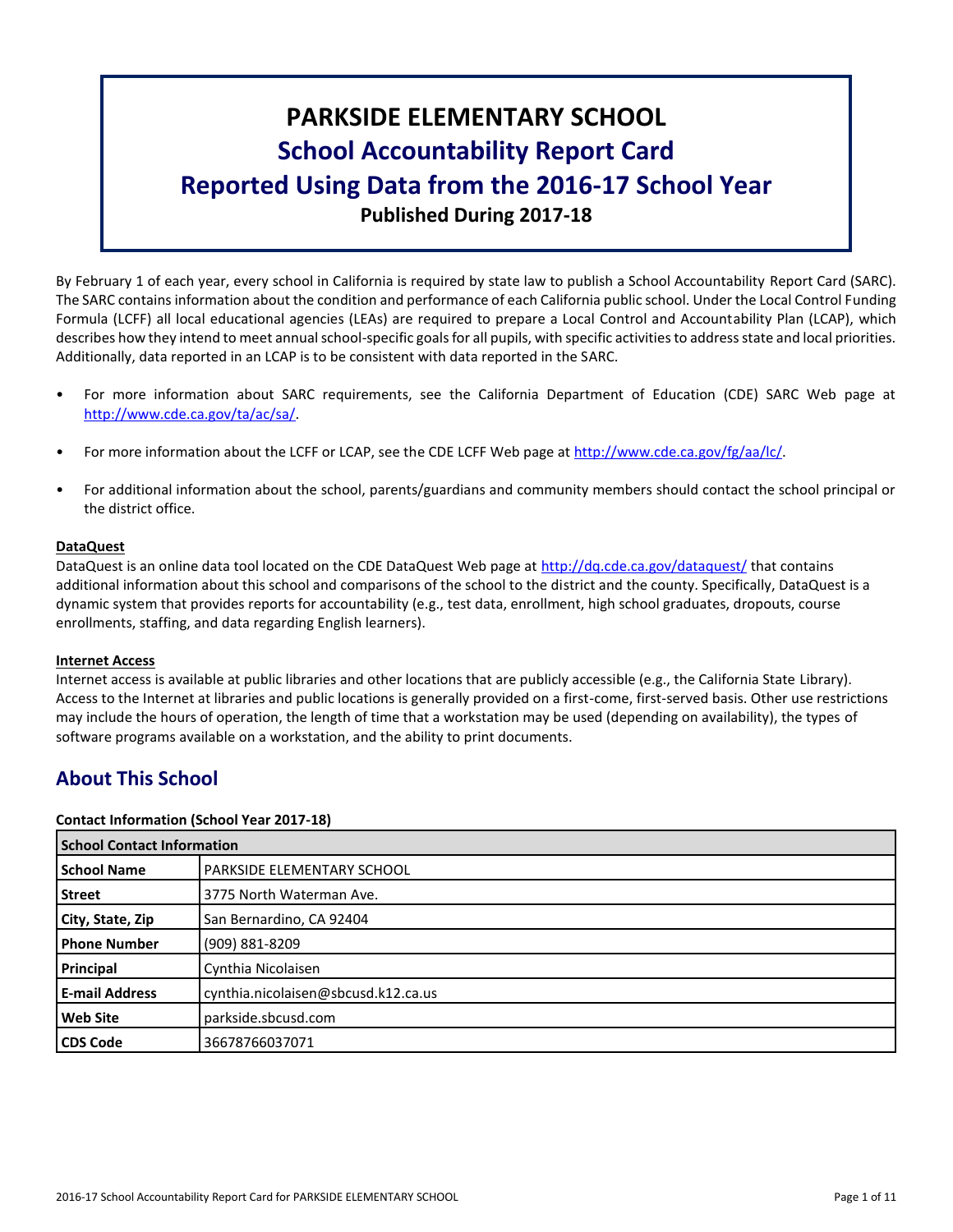| <b>District Contact Information</b> |                                             |  |  |  |
|-------------------------------------|---------------------------------------------|--|--|--|
| <b>District Name</b>                | SAN BERNARDINO CITY UNIFIED SCHOOL DISTRICT |  |  |  |
| l Phone Number                      | $(909)$ 381-1110                            |  |  |  |
| Superintendent                      | Dr. Dale Marsden                            |  |  |  |
| <b>E-mail Address</b>               | dale.marsden@sbcusd.k12.ca.us               |  |  |  |
| Web Site                            | www.sbcusd.com                              |  |  |  |

#### **School Description and Mission Statement (School Year 2017-18)**

Parkside Elementary School has 26 classrooms, a library, a multipurpose room, and an administration office. The campus was built in 1953 and was modernized in 1994. The facility strongly supports teaching and learning through its ample classroom and playground space, and a staff resource room.

Parkside is committed to three goals: creating a safe and orderly environment, establishing high academic standards, and providing a positive learning community for students to succeed.

#### **Student Enrollment by Grade Level (School Year 2016-17)**

| Grade<br>Level          | <b>Number of</b><br><b>Students</b> |
|-------------------------|-------------------------------------|
| Kindergarten            | 104                                 |
| Grade 1                 | 73                                  |
| Grade 2                 | 75                                  |
| Grade 3                 | 74                                  |
| Grade 4                 | 75                                  |
| Grade 5                 | 81                                  |
| Grade 6                 | 68                                  |
| <b>Total Enrollment</b> | 550                                 |

#### **Student Enrollment by Group (School Year 2016-17)**

| <b>Student</b><br>Group                    | Percent of<br><b>Total Enrollment</b> |
|--------------------------------------------|---------------------------------------|
| <b>Black or African American</b>           | 14.9                                  |
| American Indian or Alaska Native           | 0.7                                   |
| Asian                                      | 0.5                                   |
| <b>Filipino</b>                            | 0.4                                   |
| <b>Hispanic or Latino</b>                  | 67.6                                  |
| <b>Native Hawaiian or Pacific Islander</b> | 0.2                                   |
| White                                      | 8.4                                   |
| <b>Two or More Races</b>                   | 2.2                                   |
| Socioeconomically Disadvantaged            | 87.1                                  |
| <b>English Learners</b>                    | 16.9                                  |
| <b>Students with Disabilities</b>          | 13.3                                  |
| <b>Foster Youth</b>                        | 1.3                                   |

# **A. Conditions of Learning**

#### **State Priority: Basic**

The SARC provides the following information relevant to the State priority: Basic (Priority 1):

- Degree to which teachers are appropriately assigned and fully credentialed in the subject area and for the pupils they are teaching;
- Pupils have access to standards-aligned instructional materials; and
- School facilities are maintained in good repair.

#### **Teacher Credentials**

|                                                                    |         | <b>District</b> |         |         |
|--------------------------------------------------------------------|---------|-----------------|---------|---------|
| <b>Teachers</b>                                                    | 2015-16 | 2016-17         | 2017-18 | 2017-18 |
| With Full Credential                                               | 20      | 22              | 22      | 2,599   |
| Without Full Credential                                            | 0       |                 |         | -22     |
| Teaching Outside Subject Area of Competence (with full credential) |         |                 |         | 21      |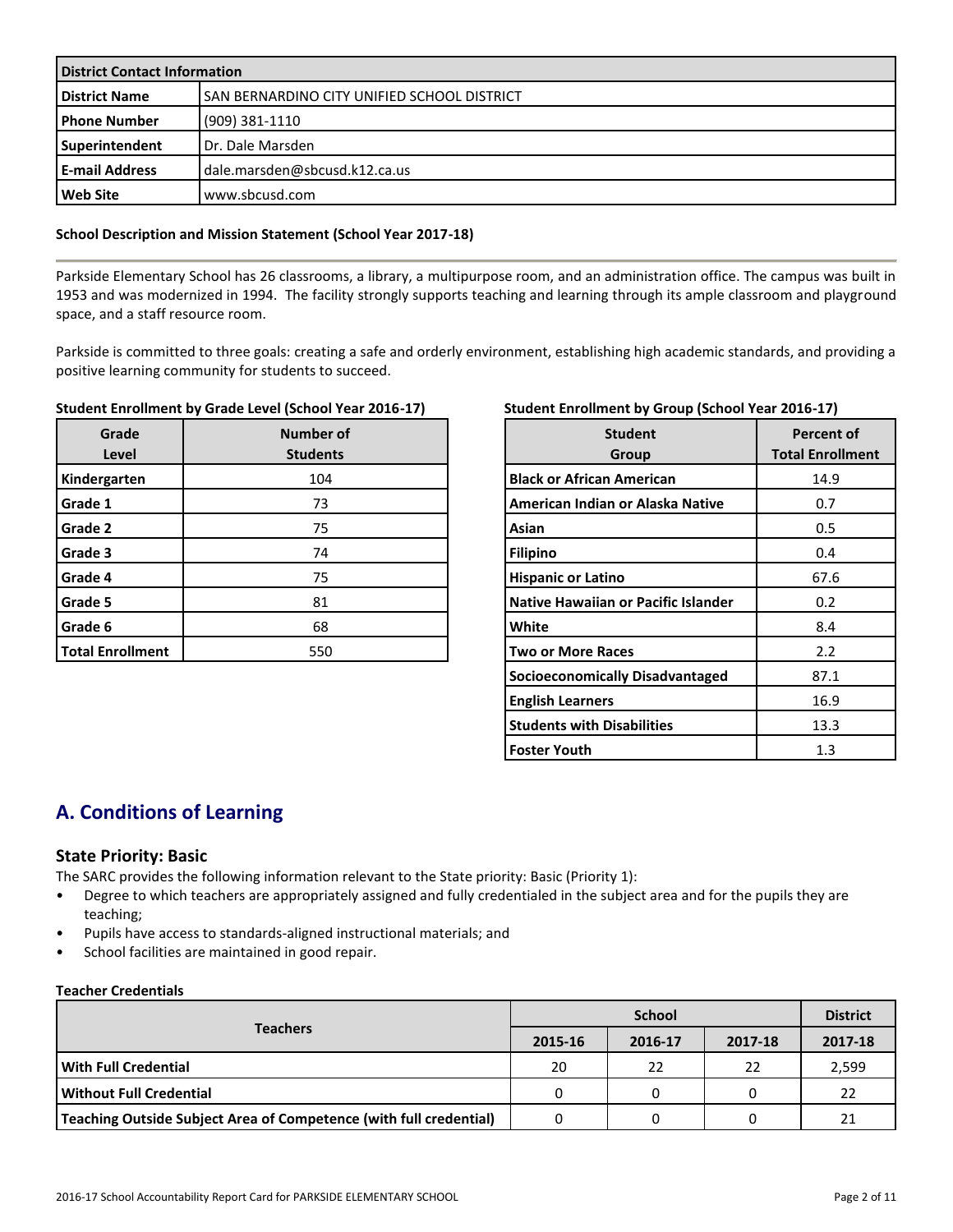#### **Teacher Misassignments and Vacant Teacher Positions**

| Indicator                                             | 2015-16 | 2016-17 | 2017-18 |
|-------------------------------------------------------|---------|---------|---------|
| <b>Misassignments of Teachers of English Learners</b> |         |         |         |
| <b>Total Teacher Misassignments *</b>                 |         |         |         |
| l Vacant Teacher Positions                            |         |         |         |

Note: "Misassignments" refers to the number of positions filled by teachers who lack legal authorization to teach that grade level, subject area, student group, etc.

\* Total Teacher Misassignments includes the number of Misassignments of Teachers of English Learners.

#### **Quality, Currency, Availability of Textbooks and Instructional Materials (School Year 2017-18)**

#### **Year and month in which data were collected:** August 2017

Textbooks adopted by the San Bernardino City Unified School District Board of Education are selected from the State adopted list of materials. These materials are standards-based and are rigorously reviewed by San Bernardino City Unified School District textbook adoption committees to assure that selections will meet the unique needs of all learners, including English language learners, advanced learners, at-risk students and special needs students. Textbooks are usually adopted for an eight-year cycle.

All core curriculum materials are available in English and Spanish. The Board of Education ensures that textbooks are purchased for each student in reading/language arts and mathematics in grades TK-6 to use in class, at home, and after school. For science and history/social studies classroom materials, big books have been purchased for K-2 with a textbook purchased for each student in grades 3-6 to use in class, at home, and after school. English Language Development (ELD) materials are standards-aligned and are purchased for each student who is identified as an English learner. An inventory is completed for each classroom at every school site and is reported to the District Office to ensure that sufficient materials are available for the new school year. This inventory is completed in March/April of each year to prepare for the following school year.

In addition to core curriculum materials, the district has purchased supplementary materials for use in the district's elementary music program. District music specialists primarily use these materials. Participation in the district's music program is voluntary and open to students in grades four through six. Sufficient instructional materials are available for all students electing to participate in this music program.

| <b>Subject</b>                    | Textbooks and Instructional Materials/<br><b>Year of Adoption</b>       | From<br><b>Most Recent</b><br><b>Adoption?</b> | <b>Percent of Students</b><br><b>Lacking Own</b><br><b>Assigned Copy</b> |
|-----------------------------------|-------------------------------------------------------------------------|------------------------------------------------|--------------------------------------------------------------------------|
| <b>Reading/Language Arts</b>      | Grade TK: Houghton Mifflin Harcourt: Big Day (2016)                     | <b>Yes</b>                                     | 0                                                                        |
|                                   | Grades K-6: McGraw-Hill School Education: Reading<br>Wonders (2016)     |                                                |                                                                          |
| <b>Mathematics</b>                | Grade TK: Houghton Mifflin Harcourt: Big Day (2016)                     | Yes                                            | 0                                                                        |
|                                   | Grades K-6: Pearson Scott Foresman: enVision Math<br>(2015)             |                                                |                                                                          |
| <b>Science</b>                    | Grade TK: Houghton Mifflin Harcourt: Big Day (2016)                     | <b>Yes</b>                                     | 0                                                                        |
|                                   | Grades K-6: Pearson Scott Foresman: California<br><b>Science (2007)</b> |                                                |                                                                          |
| <b>History-Social Science</b>     | Grade TK: Houghton Mifflin Harcourt: Big Day (2016)                     | Yes                                            | 0                                                                        |
|                                   | Grades K & 6: Houghton Mifflin: Social Science<br>(2006)                |                                                |                                                                          |
|                                   | Grades 1-5: MacMillan/McGraw-Hill: California Vista<br>(2006)           |                                                |                                                                          |
| <b>Visual and Performing Arts</b> | McGraw-Hill: Share the Music (1995)                                     | Yes                                            | 0                                                                        |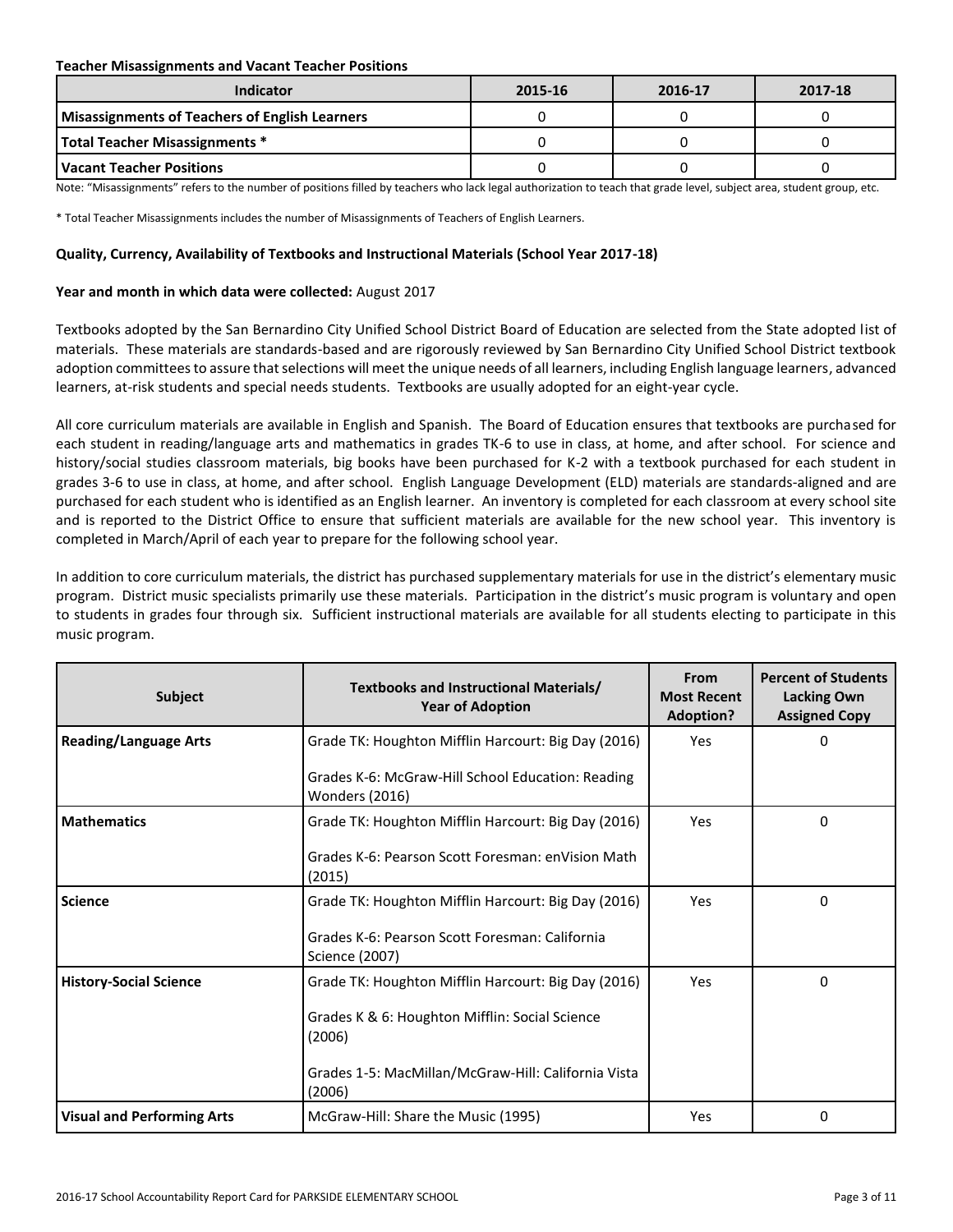#### General

Parkside Elementary School has 26 classrooms, a library, a multipurpose room, and an administration office. The campus was built in 1953 and was modernized in 1994. The facility strongly supports teaching and learning through its ample classroom and playground space, and a staff resource room. The district takes great effort to ensure that all schools are clean, safe, and functional. To assist in this effort, the district's Mobile Maintenance Teams use the Facility Inspection Tool (FIT), a survey instrument developed by the State of California Office of Public School Construction (OPSC). Results of this survey are available from the district's Maintenance and Operations Department. The most recent inspection took place on 3/17/2017. Below is more specific infor-mation on the condition of the school and the efforts made to ensure that students are provided with an appropri-ate learning environment.

#### Safety

To ensure student safety before, during and after the school day, rec aides, teachers, and administrators supervise the school grounds including the cafeteria, quad area, and athletic fields. Signs are posted throughout the campus to indicate all visitors must report to and register in the administration office. All staff and visitors wear appropriate identifying badges. Maintenance and Repair Safety concerns are the number one priority of Maintenance and Operations. The District's Mobile Maintenance Teams are proactive and conduct inspections to keep school sites in "good repair" on a continual basis. Also, the district staff at each site reports safety issues as they arise. Maintenance and Operations make necessary repairs to ensure that all schools are clean, safe, and functional. A work order process is used to ensure efficient service and emergency repairs are given the highest priority and work orders are completed in a timely manner.

#### Cleaning Process and Schedule

The district's Maintenance and Operations department works with the site principal or designee to develop cleaning runs for the site custodian(s). The site principal/designee then works with the site custodian(s) to ensure proper implementation of the cleaning runs to maintain a safe and clean school. School Facility Improvements Each year the district uses state and local funds to maintain and improve school sites. Planned improvements for this school for the 2017-18 school year are listed below. Replace floor covering in selected rooms

School Facility Good Repair Status (Most Recent Year) Results of this site's most recent survey are included below, and any associated repairs were completed by the end of April 2017.

#### **School Facility Good Repair Status (Most Recent Year)**

Using the **most recently collected** FIT data (or equivalent), provide the following:

- Determination of repair status for systems listed
- Description of any needed maintenance to ensure good repair
- The year and month in which the data were collected
- The overall rating

| <b>School Facility Good Repair Status (Most Recent Year)</b><br>Year and month of the most recent FIT report: 3/17/2017 |      |                      |  |                                                                                                        |  |  |
|-------------------------------------------------------------------------------------------------------------------------|------|----------------------|--|--------------------------------------------------------------------------------------------------------|--|--|
|                                                                                                                         |      | <b>Repair Status</b> |  | <b>Repair Needed and</b>                                                                               |  |  |
| <b>System Inspected</b>                                                                                                 | Good | Fair<br>Poor         |  | <b>Action Taken or Planned</b>                                                                         |  |  |
| Systems: Gas Leaks, Mechanical/HVAC,<br>Sewer                                                                           | X    |                      |  |                                                                                                        |  |  |
| <b>Interior: Interior Surfaces</b>                                                                                      | X    |                      |  | B-10; Reset ceiling tile (Remedied)                                                                    |  |  |
| <b>Cleanliness: Overall Cleanliness, Pest/</b><br>Vermin Infestation                                                    | X    |                      |  |                                                                                                        |  |  |
| <b>Electrical: Electrical</b>                                                                                           | X    |                      |  | B-7; Nightlight is on (Remedied)C-6; One light out<br>(Remedied)                                       |  |  |
| Restrooms/Fountains: Restrooms, Sinks/<br><b>Fountains</b>                                                              |      | x                    |  | B-Wing RR'S east; Faucet loose in the Boys<br>restroom, toilet plugged in Girls restroom<br>(Remedied) |  |  |
| <b>Safety: Fire Safety, Hazardous Materials</b>                                                                         | X    |                      |  |                                                                                                        |  |  |
| <b>Structural: Structural Damage, Roofs</b>                                                                             | X    |                      |  |                                                                                                        |  |  |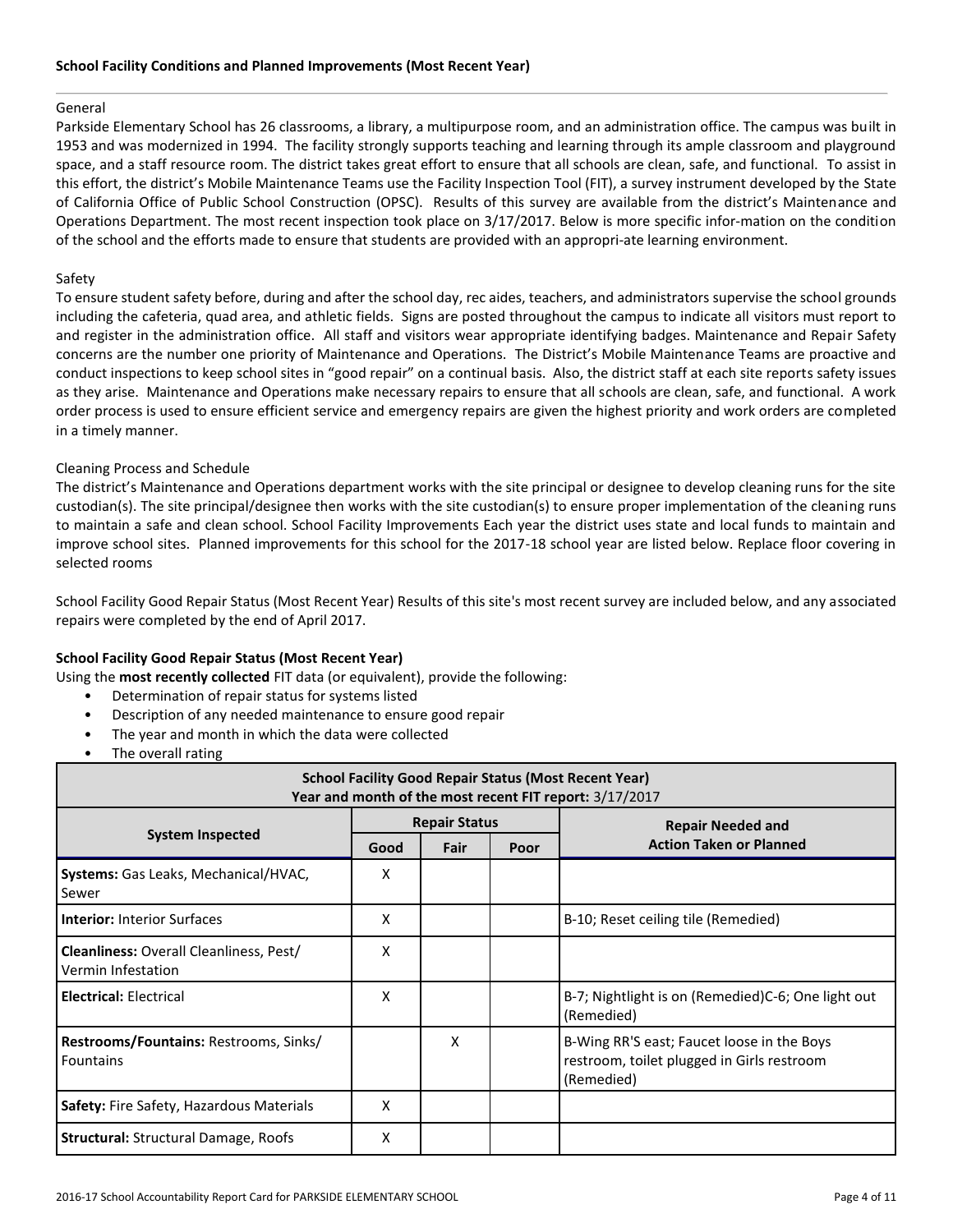| <b>School Facility Good Repair Status (Most Recent Year)</b><br>Year and month of the most recent FIT report: 3/17/2017 |                      |      |      |                                                                                                                                                                                                                                                       |  |  |  |
|-------------------------------------------------------------------------------------------------------------------------|----------------------|------|------|-------------------------------------------------------------------------------------------------------------------------------------------------------------------------------------------------------------------------------------------------------|--|--|--|
|                                                                                                                         | <b>Repair Status</b> |      |      | <b>Repair Needed and</b>                                                                                                                                                                                                                              |  |  |  |
| <b>System Inspected</b>                                                                                                 | Good                 | Fair | Poor | <b>Action Taken or Planned</b>                                                                                                                                                                                                                        |  |  |  |
| <b>External: Playground/School Grounds,</b><br>Windows/Doors/Gates/Fences                                               | Χ                    |      |      | B-10; paint lunch table under south overhang<br>(Remedied) B-3; Replace kickdown tip on the north<br>door (Remedied)D-5; Paint ramp skirting and<br>handrail (Remedied)D-6; Paint handrail<br>(Remedied) Playground; Paint lunch tables<br>(Remedied) |  |  |  |

#### **Overall Facility Rating (Most Recent Year)**

| Year and month of the most recent FIT report: 3/17/2017 |           |      |      |      |  |  |  |
|---------------------------------------------------------|-----------|------|------|------|--|--|--|
|                                                         | Exemplary | Good | Fair | Poor |  |  |  |
| <b>Overall Rating</b>                                   |           |      |      |      |  |  |  |

### **B. Pupil Outcomes**

#### **State Priority: Pupil Achievement**

The SARC provides the following information relevant to the State priority: Pupil Achievement (Priority 4):

- **Statewide assessments** (i.e., California Assessment of Student Performance and Progress [CAASPP] System, which includes the Smarter Balanced Summative Assessments for students in the general education population and the California Alternate Assessments [CAAs] for English language arts/literacy [ELA] and mathematics given in grades three through eight and grade eleven. Only eligible students may participate in the administration of the CAAs. CAAs items are aligned with alternate achievement standards, which are linked with the Common Core State Standards [CCSS] for students with the most significant cognitive disabilities); and
- The percentage of students who have successfully completed courses that satisfy the requirements for entrance to the University of California and the California State University, or career technical education sequences or programs of study.

#### **CAASPP Test Results in English Language Arts/Literacy (ELA) and Mathematics for All Students Grades Three through Eight and Grade Eleven**

|                                                                      | Percent of Students Meeting or Exceeding the State Standards<br>$\left(\text{grades }3 - 8 \text{ and } 11\right)$ |               |         |                 |              |         |  |
|----------------------------------------------------------------------|--------------------------------------------------------------------------------------------------------------------|---------------|---------|-----------------|--------------|---------|--|
| <b>Subject</b>                                                       |                                                                                                                    | <b>School</b> |         | <b>District</b> | <b>State</b> |         |  |
|                                                                      | 2015-16                                                                                                            | 2016-17       | 2015-16 | 2016-17         | 2015-16      | 2016-17 |  |
| <b>English Language Arts/Literacy</b><br>$\sqrt{grades}$ 3-8 and 11) | 23                                                                                                                 | 34            | 33      | 35              | 48           | 48      |  |
| <b>Mathematics</b><br>$\sqrt{\frac{1}{2}}$ (grades 3-8 and 11)       | 15                                                                                                                 | 17            | 20      | 22              | 36           | 37      |  |

Note: Percentages are not calculated when the number of students tested is ten or less, either because the number of students in this category is too small for statistical accuracy or to protect student privacy.

#### **CAASPP Test Results in ELA by Student Group**

**Grades Three through Eight and Grade Eleven (School Year 2016-17)**

| <b>Student Group</b>             | <b>Total</b><br><b>Enrollment</b> | <b>Number</b><br><b>Tested</b> | Percent<br><b>Tested</b> | Percent<br><b>Met or Exceeded</b> |
|----------------------------------|-----------------------------------|--------------------------------|--------------------------|-----------------------------------|
| <b>All Students</b>              | 305                               | 304                            | 99.67                    | 33.88                             |
| <b>Male</b>                      | 132                               | 132                            | 100                      | 24.24                             |
| Female                           | 173                               | 172                            | 99.42                    | 41.28                             |
| <b>Black or African American</b> | 39                                | 39                             | 100                      | 20.51                             |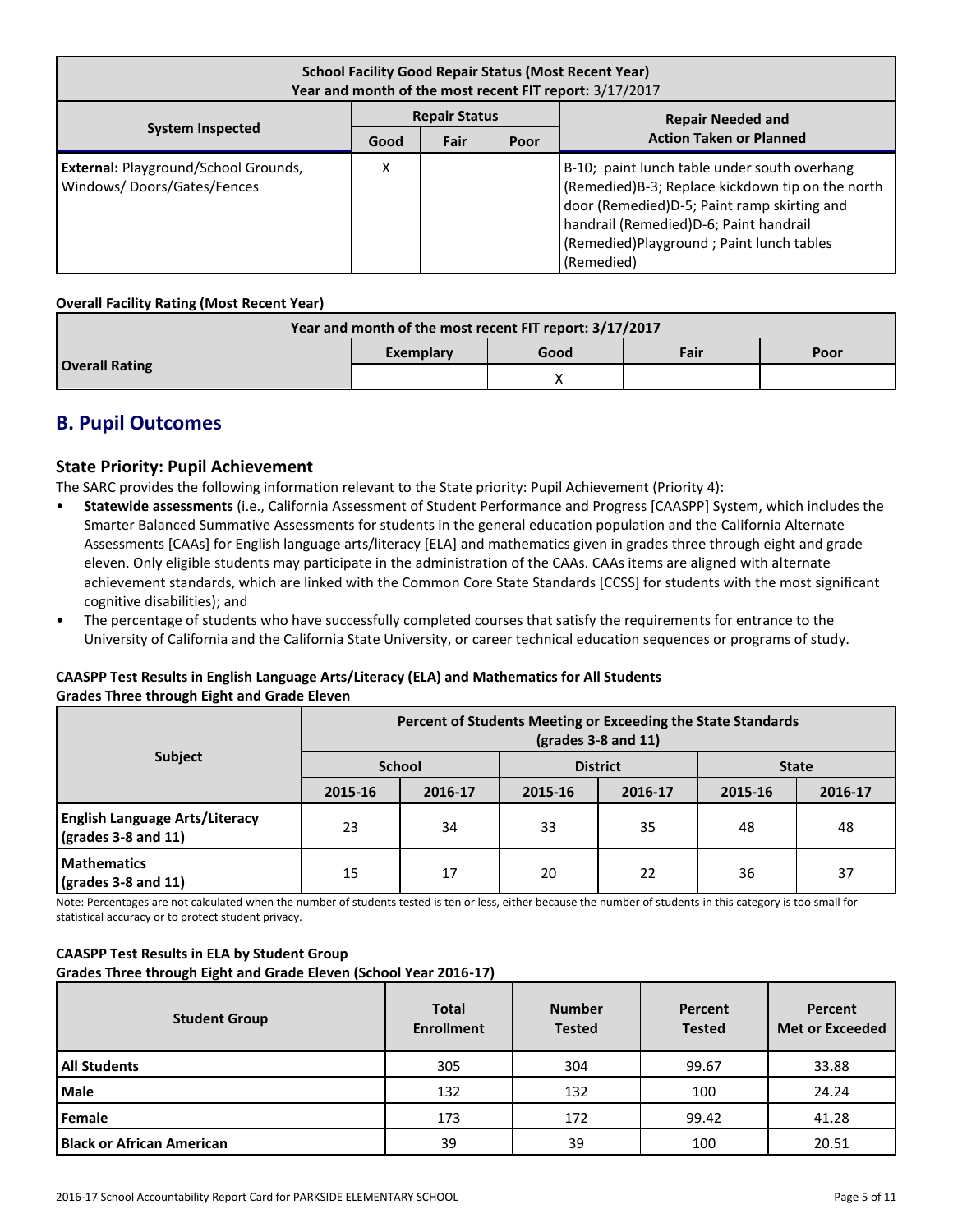| <b>Student Group</b>              | <b>Total</b><br><b>Enrollment</b> | <b>Number</b><br><b>Tested</b> | Percent<br><b>Tested</b> | <b>Percent</b><br><b>Met or Exceeded</b> |
|-----------------------------------|-----------------------------------|--------------------------------|--------------------------|------------------------------------------|
| American Indian or Alaska Native  | $\overline{\phantom{m}}$          | --                             | $- -$                    |                                          |
| Asian                             | $- -$                             | --                             | $- -$                    |                                          |
| <b>Filipino</b>                   | $-$                               | --                             | $- -$                    | --                                       |
| <b>Hispanic or Latino</b>         | 213                               | 213                            | 100                      | 36.15                                    |
| <b>White</b>                      | 31                                | 30                             | 96.77                    | 33.33                                    |
| Two or More Races                 | $- -$                             | --                             | --                       |                                          |
| Socioeconomically Disadvantaged   | 268                               | 267                            | 99.63                    | 32.96                                    |
| <b>English Learners</b>           | 58                                | 58                             | 100                      | 25.86                                    |
| <b>Students with Disabilities</b> | 36                                | 36                             | 100                      | 8.33                                     |
| <b>Foster Youth</b>               | $- -$                             | --                             | --                       |                                          |

Note: ELA test results include the Smarter Balanced Summative Assessment and the CAA. The "Percent Met or Exceeded" is calculated by taking the total number of students who met or exceeded the standard on the Smarter Balanced Summative Assessment plus the total number of students who met the standard (i.e., achieved Level 3–Alternate) on the CAAs divided by the total number of students who participated in both assessments.

Note: Double dashes (--) appear in the table when the number of students is ten or less, either because the number of students in this category is too small for statistical accuracy or to protect student privacy.

Note: The number of students tested includes all students who participated in the test whether they received a score or not; however, the number of students tested is not the number that was used to calculate the achievement level percentages. The achievement level percentages are calculated using only students who received scores.

| <b>Student Group</b>                   | <b>Total</b><br><b>Enrollment</b> | <b>Number</b><br><b>Tested</b> | Percent<br><b>Tested</b>              | Percent<br><b>Met or Exceeded</b> |
|----------------------------------------|-----------------------------------|--------------------------------|---------------------------------------|-----------------------------------|
| <b>All Students</b>                    | 305                               | 304                            | 99.67                                 | 16.78                             |
| Male                                   | 132                               | 132                            | 100                                   | 18.18                             |
| Female                                 | 173                               | 172                            | 99.42                                 | 15.7                              |
| <b>Black or African American</b>       | 39                                | 39                             | 100                                   | 7.69                              |
| American Indian or Alaska Native       | --                                | $\overline{\phantom{a}}$       | $-$                                   | $- -$                             |
| Asian                                  | --                                | --                             | --                                    | --                                |
| <b>Filipino</b>                        | --                                | --                             | --                                    | --                                |
| <b>Hispanic or Latino</b>              | 213                               | 213                            | 100                                   | 17.37                             |
| White                                  | 31                                | 30                             | 96.77                                 | 13.33                             |
| <b>Two or More Races</b>               | $\overline{\phantom{a}}$          | $\qquad \qquad -$              | --                                    | $\overline{\phantom{m}}$          |
| <b>Socioeconomically Disadvantaged</b> | 268                               | 267                            | 99.63                                 | 14.98                             |
| <b>English Learners</b>                | 58                                | 58                             | 100                                   | 17.24                             |
| <b>Students with Disabilities</b>      | 36                                | 36                             | 100                                   | 2.78                              |
| <b>Foster Youth</b>                    | --                                | --                             | $\hspace{0.05cm}$ – $\hspace{0.05cm}$ | --                                |

#### **CAASPP Test Results in Mathematics by Student Group Grades Three through Eight and Grade Eleven (School Year 2016-17)**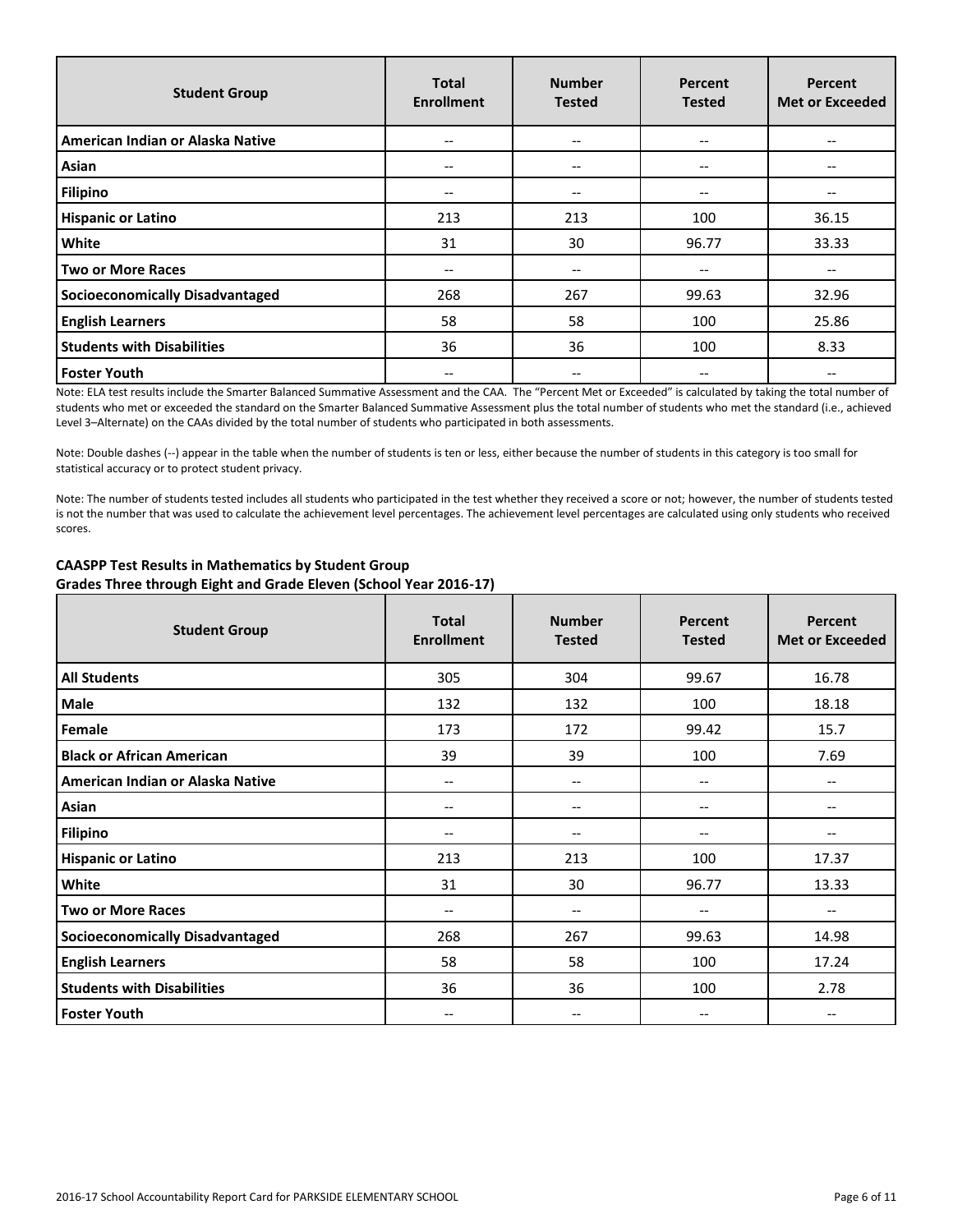Note: Mathematics test results include the Smarter Balanced Summative Assessment and the CAA. The "Percent Met or Exceeded" is calculated by taking the total number of students who met or exceeded the standard on the Smarter Balanced Summative Assessment plus the total number of students who met the standard (i.e., achieved Level 3–Alternate) on the CAAs divided by the total number of students who participated in both assessments.

Note: Double dashes (--) appear in the table when the number of students is ten or less, either because the number of students in this category is too small for statistical accuracy or to protect student privacy.

Note: The number of students tested includes all students who participated in the test whether they received a score or not; however, the number of students tested is not the number that was used to calculate the achievement level percentages. The achievement level percentages are calculated using only students who received scores.

#### **CAASPP Test Results in Science for All Students Grades Five, Eight, and Ten**

|                               | Percent of Students Scoring at Proficient or Advanced |               |         |                 |              |         |  |  |
|-------------------------------|-------------------------------------------------------|---------------|---------|-----------------|--------------|---------|--|--|
| <b>Subject</b>                |                                                       | <b>School</b> |         | <b>District</b> | <b>State</b> |         |  |  |
|                               | 2014-15                                               | 2015-16       | 2014-15 | 2015-16         | 2014-15      | 2015-16 |  |  |
| Science (grades 5, 8, and 10) | 26                                                    | 32            | 41      | 38              | 56           | 54      |  |  |

Note: Science test results include California Standards Tests (CSTs), California Modified Assessment (CMA), and California Alternate Performance Assessment (CAPA) in grades five, eight, and ten.

Note: Scores are not shown when the number of students tested is ten or less, either because the number of students in this category is too small for statistical accuracy or to protect student privacy.

Note: The 2016-17 data are not available. The California Department of Education is developing a new science assessment based on the Next Generation Science Standards for California Public Schools (CA NGSS). The new California Science Test (CAST) was piloted in spring 2017. The CST and CMA for Science will no longer be administered.

### **State Priority: Other Pupil Outcomes**

The SARC provides the following information relevant to the State priority: Other Pupil Outcomes (Priority 8):

Pupil outcomes in the subject areas of physical education.

#### **California Physical Fitness Test Results (School Year 2016-17)**

| Grade | <b>Percent of Students Meeting Fitness Standards</b> |                              |  |  |  |  |  |
|-------|------------------------------------------------------|------------------------------|--|--|--|--|--|
| Level | <b>Four of Six Standards</b>                         | <b>Five of Six Standards</b> |  |  |  |  |  |
|       |                                                      |                              |  |  |  |  |  |

Note: Percentages are not calculated when the number of students tested is ten or less, either because the number of students in this category is too small for statistical accuracy or to protect student privacy.

# **C. Engagement**

### **State Priority: Parental Involvement**

The SARC provides the following information relevant to the State priority: Parental Involvement (Priority 3):

• Efforts the school district makes to seek parent input in making decisions for the school district and each schoolsite.

#### **Opportunities for Parental Involvement (School Year 2017-18)**

Each school provides multiple options for parents to participate in the educational process. Opportunities vary from site to site but include parent centers, parent education programs, Parent Teacher Association (PTA), School Site Council (SSC), English Learners Advisory Committee (ELAC), Gifted and Talented Education (GATE) Advisory Committee, African American Parent Advisory Council (AAPAC), homework hotlines, auto-callers, parent conferences, family curricular theme nights, parent training and education, classroom and playground volunteers, and leadership opportunities for parents. For more information about these and other opportunities, please contact the school.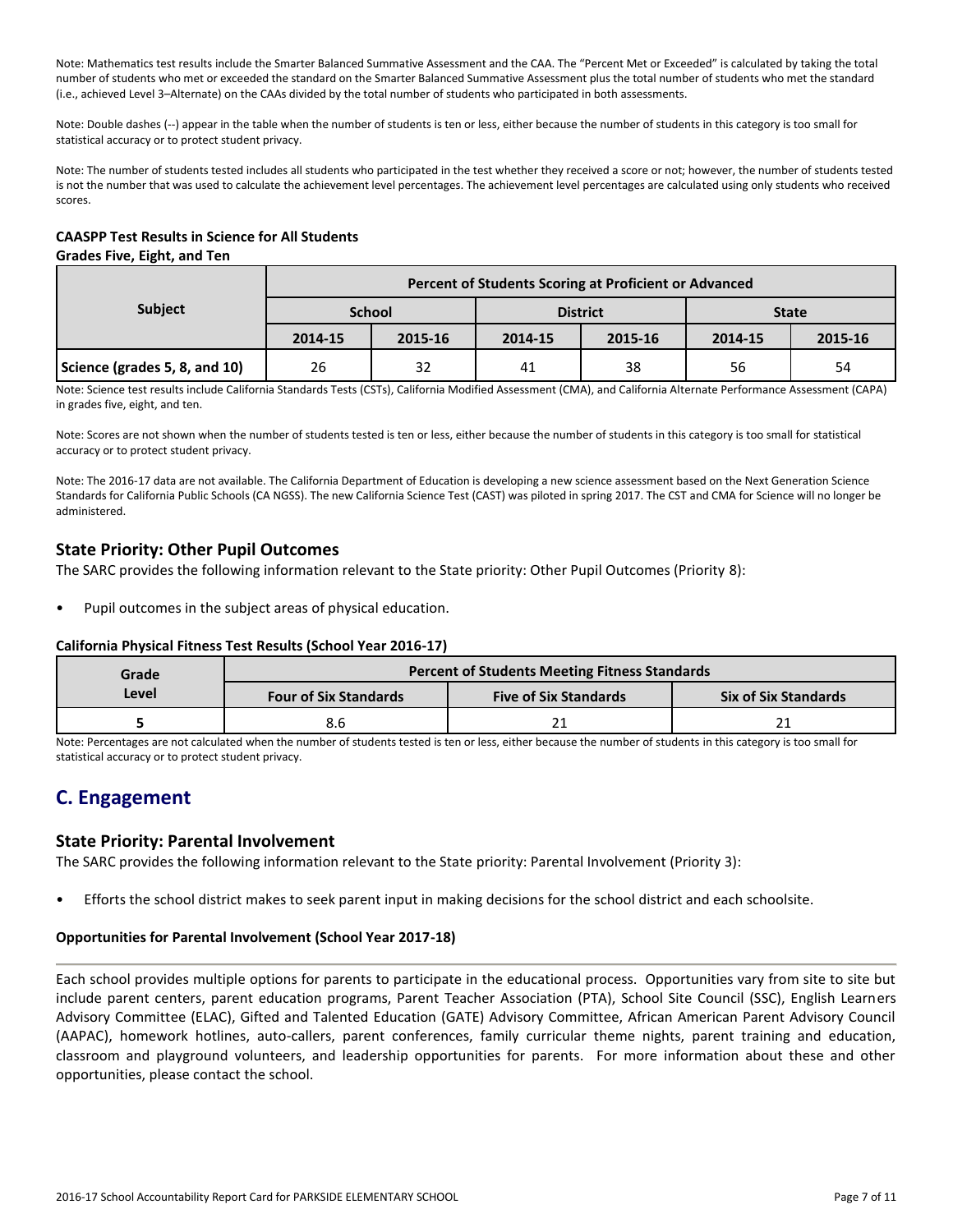At the district level, parents can participate in the District Advisory Committee (DAC), District English Learners Advisory Committee (DELAC), District African American Advisory Council (DAAAC), and a variety of short-term, solution-oriented focus groups and advisory committees. Additionally, a Family Resource Center is available from the hours of 8:00 AM -4:30 PM. Goals of the Family Resource Center include increased home/school communication, increased access to district-level parent and family training opportunities, and increased access to family involvement resources for district schools.

Parent Outreach Contacts:

 Family Resource Center 1525 W. Highland Ave. San Bernardino, California 92411 909-880-4057 Hours: 8:00 AM - 4:30 PM, M-F

- Aldo Ramirez, Family Engagement Director 909-880-4057, aldo.ramirez@sbcusd.k12.ca.us
- Travon Martin, Community Relations Worker II
- 909-891-1018, travon.martin@sbcusd.k12.ca.us
- Emily Valdez, Parent Outreach Worker
- 909-880-4057, emily.valdez@sbcusd.k12.ca.u
- Talice Ostrinski, Homeless Facilitator
- 909-880-4057, talice.ostrinski@sbcusd.k12.ca.us
- Vicki Lee, Homeless Liaison

909-880-4057, vicki.lee@sbcusd.k12.ca.us

### **State Priority: School Climate**

The SARC provides the following information relevant to the State priority: School Climate (Priority 6):

- Pupil suspension rates;
- Pupil expulsion rates; and
- Other local measures on the sense of safety.

#### **Suspensions and Expulsions**

|                    | <b>School</b> |         |         | <b>District</b> |         |         | <b>State</b> |         |         |
|--------------------|---------------|---------|---------|-----------------|---------|---------|--------------|---------|---------|
| Rate               | 2014-15       | 2015-16 | 2016-17 | 2014-15         | 2015-16 | 2016-17 | 2014-15      | 2015-16 | 2016-17 |
| <b>Suspensions</b> | 0.6           | 1.2     | 1.3     | 6.2             | 5.8     | 5.6     | 3.8          | 3.7     | 3.6     |
| <b>Expulsions</b>  | 0.0           | 0.0     | 0.0     | 0.3             | 0.2     | 0.2     | 0.1          | 0.1     | 0.1     |

#### **School Safety Plan (School Year 2017-18)**

Date of Last Review/Update: October 17, 2016 Date Last Reviewed with Faculty: January 22, 2018

Every student and teacher has the right to attend a school free from physical and psychological harm. To help schools achieve these vital goals, the State of California has mandated that each K-12 school develop a comprehensive school safety plan. Reviewed annually, a school's safety plan is the result of a systematic planning process in cooperation with local public safety agencies, community leaders, parents, pupils, teachers, administrators, and other persons interested in the prevention of campus crime and violence. Each school's safety plan addresses the following key areas: preparedness, mitigation and prevention, response and recovery. In close cooperation with the California Schools Risk Management (Joint-Powers Authority), local police and fire departments, the district's Office of Safety and Emergency Management conducts periodic safety inspections of district sites and provides correction reports to site administrators. A follow-up system is in place to ensure timely compliance and correction of discrepancies. School sites also conduct scheduled drills for anticipated emergency situations (such as fires, earthquakes and lockdowns) to prepare students, staff, and other stakeholders how to appropriately respond to those emergencies. The district follows California's mandated Standardized Emergency Management System (SEMS) and the National Incident Management System (NIMS) for emergency management. The Office of Safety and Emergency Management is also tasked with coordinating the response and recovery of emergencies or other disasters affecting the SBCUSD.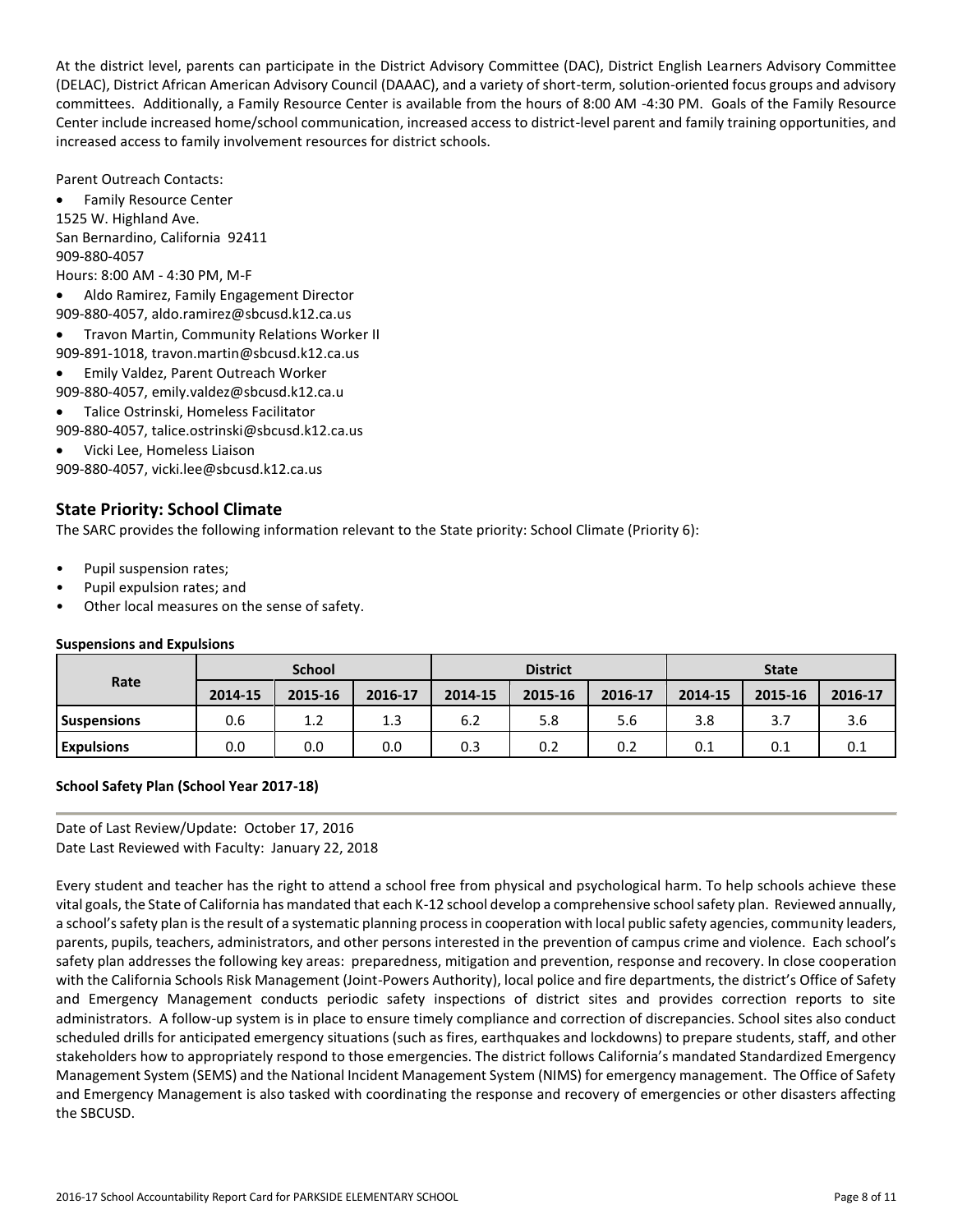# **D. Other SARC Information**

The information in this section is required to be in the SARC but is not included in the state priorities for LCFF.

#### **Federal Intervention Program (School Year 2017-18)**

| Indicator                                                  | <b>School</b> | <b>District</b> |
|------------------------------------------------------------|---------------|-----------------|
| <b>Program Improvement Status</b>                          | In PI         | $In$ PI         |
| <b>First Year of Program Improvement</b>                   | 2006-2007     | 2004-2005       |
| Year in Program Improvement*                               | Year 5        | Year 3          |
| Number of Schools Currently in Program Improvement         | N/A           | 61              |
| <b>Percent of Schools Currently in Program Improvement</b> | N/A           | 73.5            |

Note: Cells with N/A values do not require data.

#### **Average Class Size and Class Size Distribution (Elementary)**

|              |                             | 2014-15  |                          |                | 2015-16                     |          |                          |                | 2016-17                     |                |                          |                |
|--------------|-----------------------------|----------|--------------------------|----------------|-----------------------------|----------|--------------------------|----------------|-----------------------------|----------------|--------------------------|----------------|
| Grade        | Avg.                        |          | <b>Number of Classes</b> |                | Avg.                        |          | <b>Number of Classes</b> |                | Avg.                        |                | <b>Number of Classes</b> |                |
| Level        | <b>Class</b><br><b>Size</b> | $1 - 20$ | $21 - 32$                | $33+$          | <b>Class</b><br><b>Size</b> | $1 - 20$ | $21 - 32$                | $33+$          | <b>Class</b><br><b>Size</b> | $1 - 20$       | $21 - 32$                | $33+$          |
| K            | 22                          | 3        | $\overline{2}$           |                | 21                          | 3        | 3                        |                | 21                          | $\overline{2}$ | 3                        |                |
| 1            | 24                          |          | 3                        |                | 25                          |          | $\overline{2}$           |                | 23                          |                | 3                        |                |
| $\mathbf{2}$ | 28                          |          | 3                        |                | 25                          |          | 3                        |                | 22                          |                | 3                        |                |
| 3            | 27                          |          | 3                        |                | 22                          | 1        | 3                        |                | 22                          | 1              | 3                        |                |
| 4            | 34                          |          |                          | $\overline{2}$ | 28                          |          | 3                        |                | 32                          |                | 2                        |                |
| 5            | 34                          |          |                          | $\overline{2}$ | 35                          |          |                          | $\overline{2}$ | 31                          |                | $\overline{2}$           | 1              |
| 6            | 34                          |          |                          | $\overline{2}$ | 34                          |          |                          | $\overline{2}$ | 34                          |                |                          | $\overline{2}$ |

Number of classes indicates how many classes fall into each size category (a range of total students per class).

#### **Academic Counselors and Other Support Staff (School Year 2016-17)**

| <b>Title</b>                                               | <b>Number of FTE</b><br><b>Assigned to School</b> | <b>Average Number of Students per</b><br><b>Academic Counselor</b> |
|------------------------------------------------------------|---------------------------------------------------|--------------------------------------------------------------------|
| <b>Academic Counselor</b>                                  | 1.0                                               | 550                                                                |
| <b>Counselor (Social/Behavioral or Career Development)</b> |                                                   | N/A                                                                |
| Library Media Teacher (Librarian)                          |                                                   | N/A                                                                |
| <b>Library Media Services Staff (Paraprofessional)</b>     | 0.6                                               | N/A                                                                |
| Psychologist                                               | 0.8                                               | N/A                                                                |
| <b>Social Worker</b>                                       |                                                   | N/A                                                                |
| <b>Nurse</b>                                               | 0.3                                               | N/A                                                                |
| <b>Speech/Language/Hearing Specialist</b>                  | 0.5                                               | N/A                                                                |
| <b>Resource Specialist</b>                                 |                                                   | N/A                                                                |
| Other                                                      | 3.0                                               | N/A                                                                |

Note: Cells with N/A values do not require data.

\*One Full Time Equivalent (FTE) equals one staff member working full time; one FTE could also represent two staff members who each work 50 percent of full time.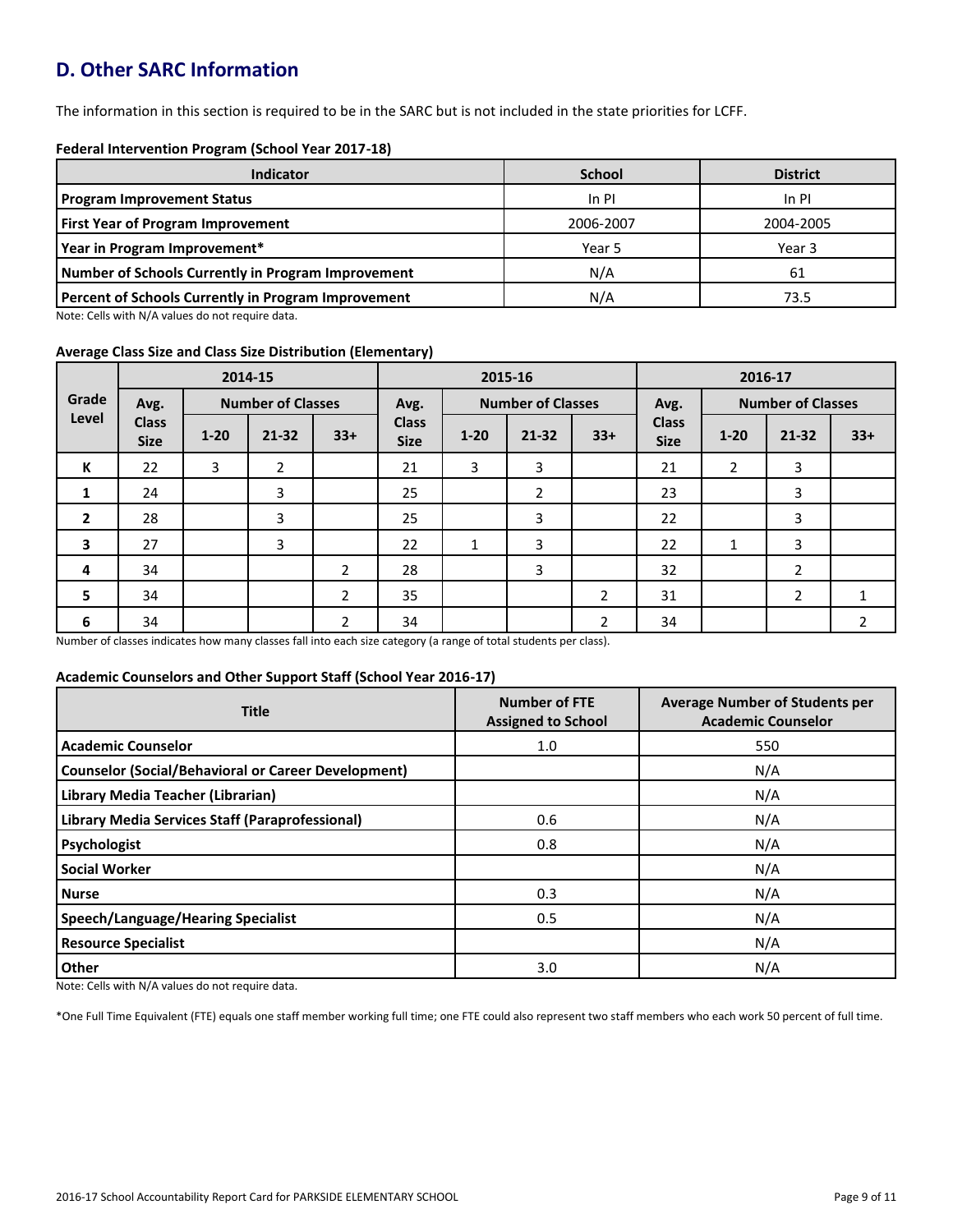#### **Expenditures per Pupil and School Site Teacher Salaries (Fiscal Year 2015-16)**

|                                                     | <b>Expenditures Per Pupil</b> | Average                            |                               |                          |  |
|-----------------------------------------------------|-------------------------------|------------------------------------|-------------------------------|--------------------------|--|
| Level                                               | <b>Total</b>                  | Supplemental/<br><b>Restricted</b> | Basic/<br><b>Unrestricted</b> | <b>Teacher</b><br>Salary |  |
| <b>School Site</b>                                  | \$5,703                       | \$261                              | \$5,443                       | \$81,297                 |  |
| <b>District</b>                                     | N/A                           | N/A                                | \$8,466                       | \$78,962                 |  |
| <b>Percent Difference: School Site and District</b> | N/A                           | N/A                                | $-43.5$                       | 2.9                      |  |
| <b>State</b>                                        | N/A                           | N/A                                | \$6,574                       | \$79,228                 |  |
| <b>Percent Difference: School Site and State</b>    | N/A                           | N/A                                | $-18.8$                       | 2.6                      |  |

Note: Cells with N/A values do not require data.

#### **Types of Services Funded (Fiscal Year 2016-17)**

The common goal of all categorically funded programs in the San Bernardino City Unified School District (SBCUSD) is to ensure that all students--including English learners, educationally disadvantaged pupils, African American, Hispanic English only, gifted and talented pupils, and pupils with exceptional needs--attain mastery of state and local standards.

The educational program at each site is based on an improvement planning process that includes such members of the school community as the principal, teachers, support staff, parents, and students (at the secondary level). These stakeholders form an organizational unit called the School Site Council (SSC). The SSC develops and annually revises a plan called the Single Plan for Student Achievement (SPSA). The SPSA, based on self-study and collaboration, ensures that all of the resources available to the school are coordinated and focused on providing a high-quality educational program in which all students can achieve success.

Some students have difficulty mastering academic state and local content standards. They may be at risk of not meeting graduation requirements. For these students, categorical program funds are provided. Categorical funds are supplemental educational dollars used for supports that augment the core instructional program and increase the academic success of these students. Categorical funds provide items such as additional personnel time, staff development opportunities, supplemental student materials, and other specialized services, equipment, and supplies.

Categorical programs commonly found at SBCUSD sites are:

- Every Student Succeeds Act (ESSA) Title I, Part A
- Local Control Funding Formula (LCFF)

Additionally, categorical programs have been established at the district level to provide important services and instructional support that help increase student success. Categorical funds in this category support District efforts in the areas of:

- Vocational Education Basic Grant Award (Voc Ed) Carl D. Perkins Career and Technical Education Improvement Act of 2006
- ESSA Title II, Part A Supporting Effective Instruction
- ESSA Title III, Part A Language Instruction for English Learners (EL) and Language Instruction for Immigrant Students

#### Program Improvement

Beginning in the 2017–18 School Year (SY), LEAs and schools will no longer be identified for Program Improvement (PI) or be required to implement specific PI-related activities. In addition, LEAs will not be required to set aside any PI reservations for the 2017–18 SY. LEAs and schools previously identified for PI are encouraged to use evidence-based interventions, which may include alternative supports that are designed to improve the academic achievement of socioeconomically disadvantaged students.

#### Alternative Supports

For the 2017–18 SY, LEAs will not be required to set aside a reasonable amount of Title I, Part A funds for alternative supports. LEAs are encouraged to use evidence-based interventions that are reasonable, necessary, and consistent with Title I, Part A of the ESSA.